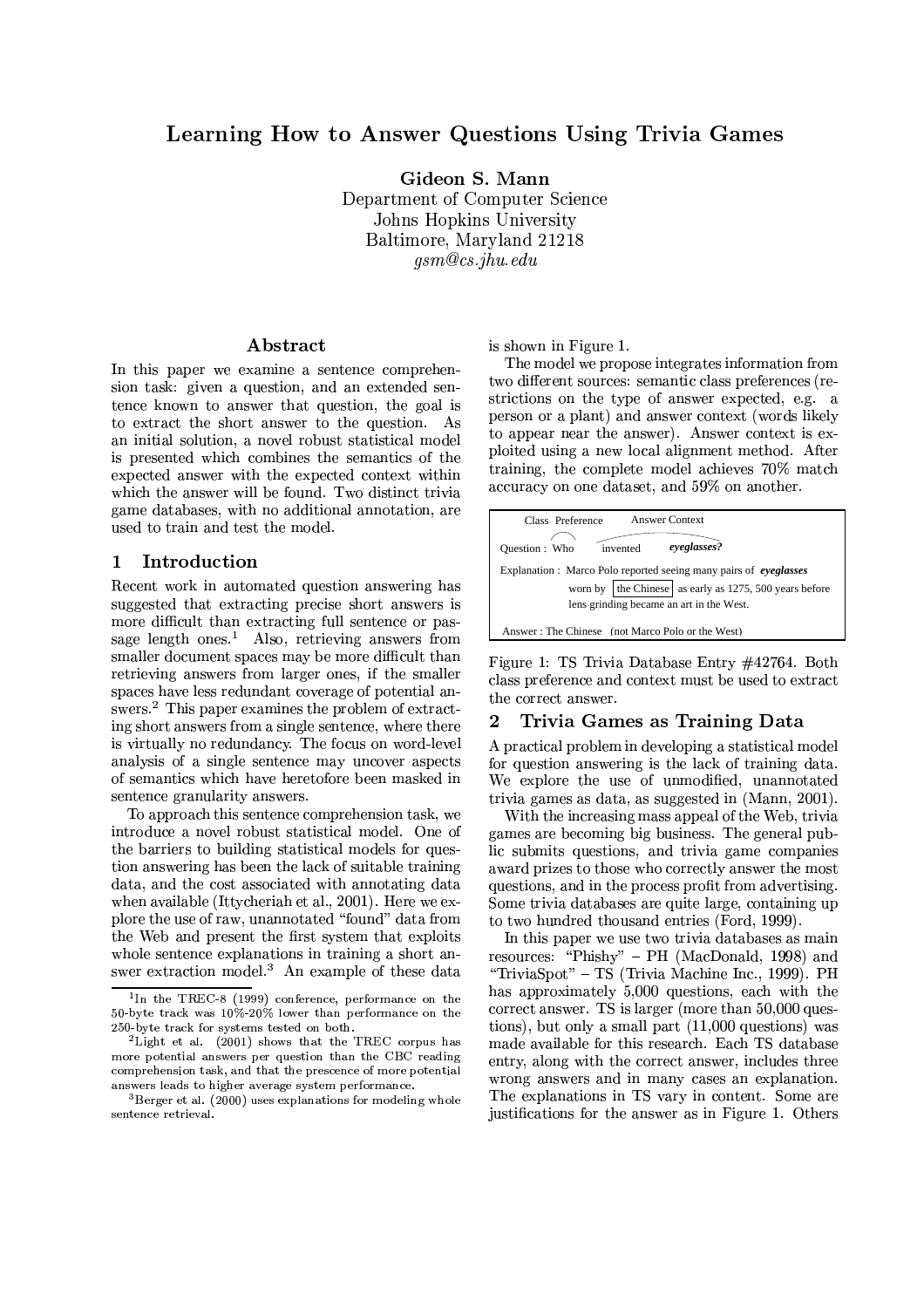provide additional information (e.g. "Leonardo Da Vinci outlined the idea of contact lenses in  $1508$ .") or refute wrong answers (e.g. "Franklin wore glasses, but didn't invent them."). Both of these databases contain questions and answers written by many different people, and there is no guarantee that the answers to the questions are correct.

Trivia games like these are an appealing source of data for those interested in question answering. First, they cover a wide domain of knowledge and are grammatically complex. Second, the questions typically ask for simple facts whose answer is often only a word or two, which is similar to other question answering tasks. Finally, trivia databases encode a tremendous amount of semi-structured information. In this paper we extract two types of knowledge from this heterogeneous database: class preference for semantic tags, and mixture parameters for our final model. These databases doubtlessly contain additional information.

While the TS database contains explanations, the PH database does not. To generate explanations for the PH questions, we searched the Web using the Google search engine with both the question words and the short answer as the query terms. We retrieved the top 100 ranked pages for each query and segmented the sentences automatically. From those sentences, we selected as explanations the sentences which had both the highest word overlap with the question and contained a word in the short answer.

As a result of this search procedure, we collected nearly 22,000 explanations for approximately 3,000 questions. Of course, the explanations were quite noisy. Some, though they included the short answer terms, did not have enough information to conclude that the short answer in fact answered the question. Many explanations were ungrammatical or odd mixtures of sentence fragments and spurious punctuation. Since the explanations were collected automatically, in some cases we found multiple explanations for the same question. For evaluation purposes, a sample of 1,000 sentences were randomly selected from each corpus.

### Using and Detecting Class 3 **Preferences in the Question**

Many questions give a clear class preference on the types of answers they expect. For example, the question "The Star of Africa is what type of gem?" strongly prefers the answer to be a gem. Intuitively, class preferences can be described as words in the question which are somewhat unlikely to appear in the answer sentence, and instead serve to restrict the types of entities suitable as answers. Sometimes, these preferences can be found in the WH phrase itself (e.g. "Who", "Where", "What type of fruit"). In other questions, more useful preferences can be found in different locations. For example in "What is the profession of James Herriot", profession is the class preference.

Class preferences fall into two broad categories: preferences for proper nouns and for common nouns. Proper nouns exhibit great plasticity in use, sometimes even ranging over lexical elements which are primarily function words (e.g. the rock band "The The"). In contrast, common noun classes, while open to novel constructions, are much more static. One example of a common noun class preference is for color names, which are dominated by a static fixed set, with rare additions in popular usage (e.g. "teal").

Since these two classes of preferences exhibit such different characteristics, different types of processes may be used to deal with both. In order to detect proper nouns, a dynamic algorithm which tags tokens according to a set of contextual and intra-word features (Breck et al., 1999; Cucerzan and Yarowsky, 1999) must be used. For common nouns, a large, static hand-crafted knowledge base is more appropriate. The next two sections describe methods to handle both types of categories.

### A Mutual Information (MI) Model for  $3.1$ **Proper Nouns**

The main focus of work in question answering has been on identifying answers which are proper nouns, where most methods predict likely semantic tags from WH heads or phrases (Prager et al., 1999). In these schemes a "Who" question would predict "People" and perhaps "Organizations". Typically these correspondences have been manually identified. Mann (2001) presents the following method for learning these correspondences using unannotated training data which results in a more flexible and effective match module.

Formally, given a question  $q$  with a unique WH head  $c$ , and an explanation  $E$  which is a set of words  $w$ , where each word  $w$  has a distribution over semantic tags st, the model picks

$$
\hat{w} = \underset{w \in E}{\operatorname{argmax}} I(q; w)
$$
\n
$$
\approx \underset{w \in E}{\operatorname{argmax}} I(c; w)
$$
\n
$$
\approx \underset{w \in E}{\operatorname{argmax}} \frac{P(w|c)}{P(w)}
$$
\n
$$
= \underset{w \in E}{\operatorname{argmax}} \sum_{st} \frac{P(w|st)P(st|c)}{P(w)}
$$
\n
$$
= \underset{w \in E}{\operatorname{argmax}} \sum_{st} \frac{P(st|w)P(st|c)}{P(st)}
$$
\n
$$
= \underset{w \in E}{\operatorname{argmax}} \sum_{st} P(st|w) I(c; st) \qquad (1)
$$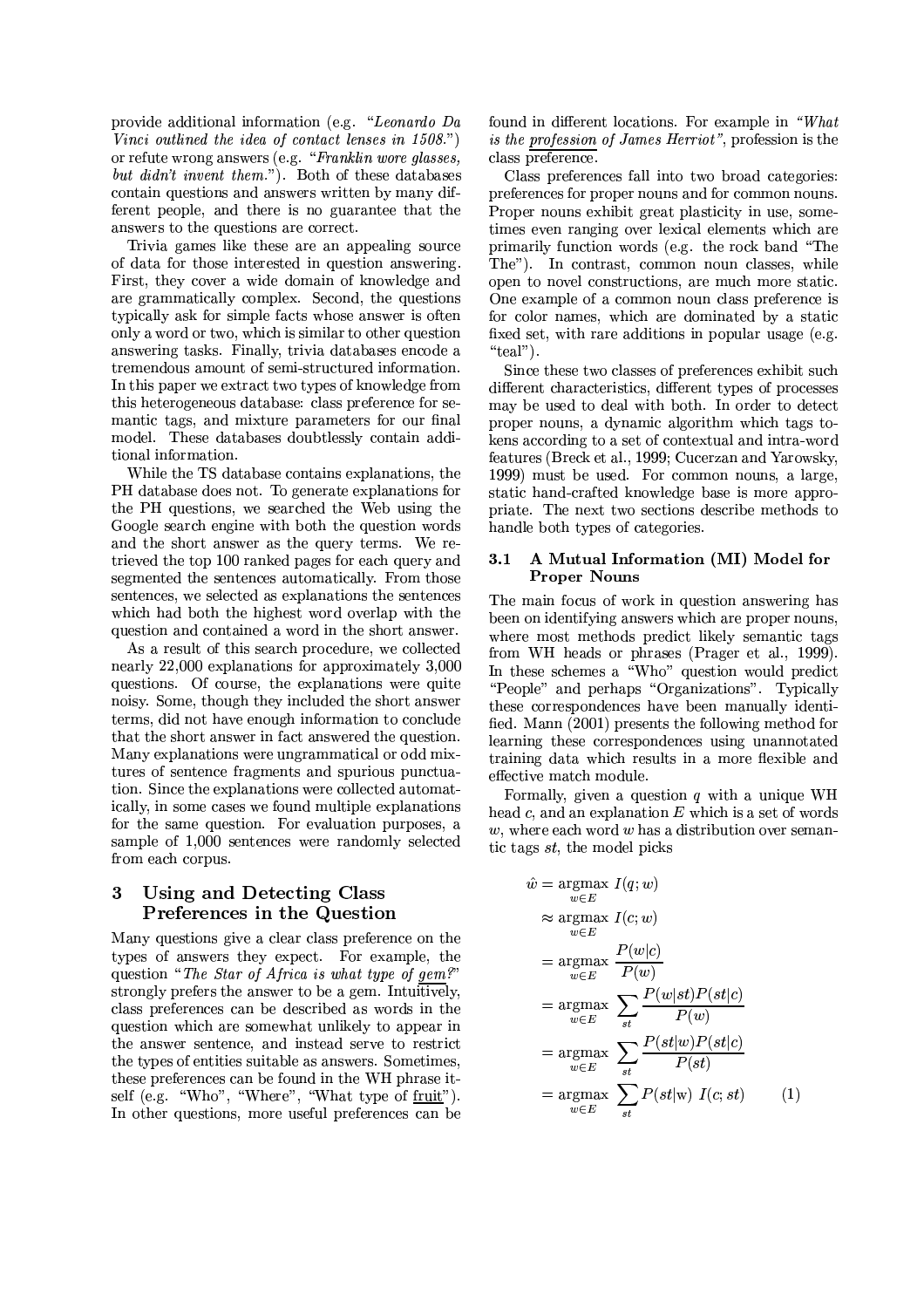| Class | Sem Tag      | $\mathrm{I}(\mathrm{WHO} \; ; \, st)$ |
|-------|--------------|---------------------------------------|
| Who   | Person       | 6.166                                 |
|       | Location     | 2.186                                 |
|       | Name         | 1.174                                 |
|       | Organization | 1.333                                 |
|       | Country      | 0.583                                 |
|       | Date         | 0.402                                 |
|       | Time         | 0.311                                 |
|       | Title        | 0.210                                 |
|       | $\rm City$   | 0.198                                 |
|       | Age          | 0.180                                 |
|       | Volume       | 0.130                                 |
|       | Noun Group   | 0.021                                 |
|       | Other        | 0.010                                 |
|       | Duration     | 0.011                                 |
|       | Quantity     | 0.039                                 |
|       | Length       | 0.007                                 |

Table 1: Tags having high Mutual Information with WHO, I(WHO;  $st$ ), as estimated from the Phishy (PH) trivia database

This derivation shows that we can approximate the Mutual Information between a question and a word,  $I(q; w)$ , assuming the independence of the question class and answer given the semantic tag, using the probabilities in  $(1)$ . To train the model, we need to estimate  $I(c;st)$  – how much a class prefers a semantic tag. Table 1 gives an example of the type of information learned by the MI model.

The above probabilities can be estimated using a trivia database that contains a large number of questions and answers. The method follows:

- For each question, identify the question class.
- Apply a semantic tagger<sup>4</sup> to the trivia database to generate  $P(st|w)$ . Thereby, a distribution over possible semantic tags for each word is estimated.
- $\bullet$  Estimate:

$$
P(st|c) = \sum_w P(st|w)P(w|c)
$$

### **Ontological and Exact Match Models**  $3.2$ for Common Nouns

This section deals with common noun class preferences, where static knowledge bases can be used. Common noun class preferences are detected in two ways. First, the WH phrase is scanned. The question "On what street is the Bank of England located?" has a class restriction embedded in the WH phrase itself.<sup>5</sup> If no class preference has been found

directly within the WH phrase, and the question uses a copular construction (e.g. "What is..."), the head of the first NP is used as a class preference. In the question, "What is the color of sapphires?", color would be appropriately identified as a class preference.

These class preferences are used in two ways. First, noun phrases which include the word verbatim are chosen. Thus, "Threadneedle Street" would be detected as an answer to the first question in Section 3.2. Second, the sentence is scanned for any words which are children of the class in the Wordnet ontology (Miller, 1990). For example, "blue" would be detected as a type of color in response to the second question above.

## 3.3 Improving WH Phrase Segmentation

Segmenting the WH phrase and parsing the question correctly are key prerequisites for determining and using class preference information. Collins (1999) has demonstrated high performance on parsing plain English sentences and is an obvious choice for parsing questions. However, the Collins parser trained on the Penn Treebank does not provide high-quality WH phrase segmentation. Figure 2 shows a typical WH phrase segmentation error, where there is no node which subsumes only the WH phrase. Since the recovered WH phrases are incomplete, the WH phrases can be said to be fragmented. The misparses are caused by the paucity of questions in the Penn Treebank and the simplicity in form of the ones that do exist. In particular, there are no instances of a WH phrase parsed as (WHNP (WDT NP)).<sup>6</sup> This dearth of variety severely limits the ability of a parser trained only on the Treebank parser to find correct question parses.

In order to correct for this problem and to clean up the parses (to make their structure easier to interpret), 300 questions typed by users into an online information retrieval engine were collected<sup>7</sup> and hand-parsed for use as training data. These questions were randomly selected in equal proportions from these categories:

- 'What': What kinds of jobs can you get with different degrees?
- 'Which': Which country borders Belize?
- 'In what': In what years did "My Fair Lady" and West Side Story" open on Broadway in  $NVC$ ?
- $\bullet$  'In which': In which countries do Habu snakes live?

<sup>&</sup>lt;sup>4</sup>In our experiments we used Phrag (Breck et al., 1999), a Named Entity tagger.

<sup>&</sup>lt;sup>5</sup>The WH head and "type of" and "kind of" phrases are excluded as potential common noun class preference indicators.

 $6\text{An}$  example of this phrase would be (WHNP (WDT which)  $(NP (JJ main) (NN river))$ .

<sup>&</sup>lt;sup>7</sup>The questions were collected by John Henderson, MITRE, 2001.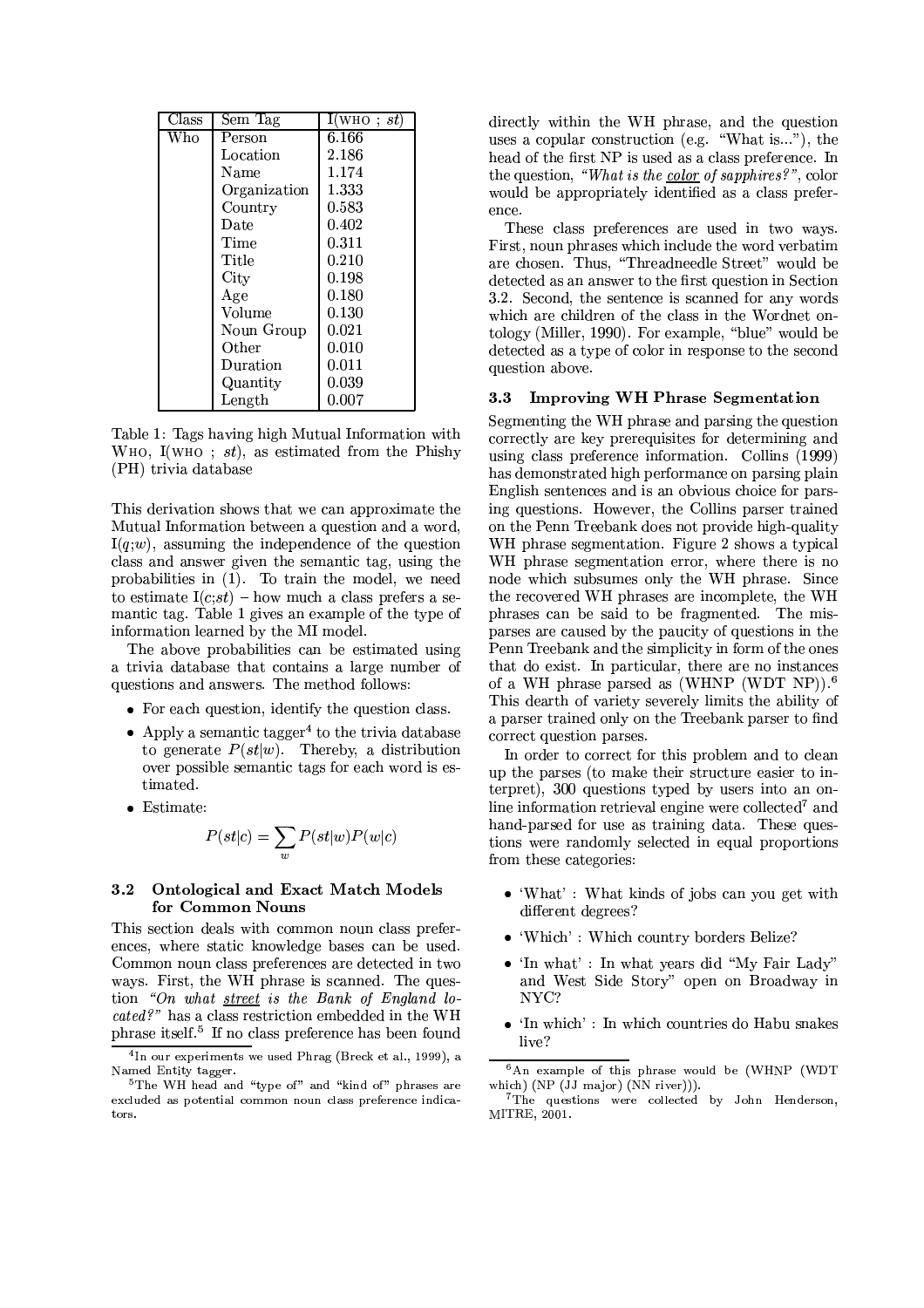(TOP (FRAG (IN In) (SBAR (WHNP (WDT which)) (S (NPB (NNP Sea)) (VP (VBZ is) (NPB (NNP Cuba) (.  $?))))))$ (TOP (SINV (WHPP (IN In) (WHNP (WHNP (WDT which)) (NPB (NNP Sea)))) (SQ (VBZ is) (NPB (NNP Cuba)  $(. ?))))$ 

Figure 2: A mis-segmented question, and its corrected version

- Embedded 'what' : Beethoven's Sixth Symphony is also known as what?
- 'What  $do'$ : What do the initials CNN stand for?

After annotating these extra questions and retraining the Collins parser on the annotated questions and the Penn Treebank, the number of fragmented WH phrases dropped from 100 to 18 for the PH data set, and from 183 to 70 for the TS set.

#### $3.4$ **Experiments**

We tested the performance of the ontological and exact match approaches on the two datasets by themselves and in conjunction with the class/semantic tag model (Eq. 1). As a naive baseline, we present a system which chooses a word at random from within the sentence. The accuracy of the random system is evaluated as  $(\text{\#correct one word answers in the sen-})$  $tence)/($ #total candidate answers). For all systems, we exclude words found in the question as well as stop words from candidate answers. In all of the experiments reported, a system is said to have answered a question correctly if the single word it retrieved is in the set of words the system accepts as the answer.

|                   |          | PН     | ТS     |
|-------------------|----------|--------|--------|
| ontological match | coverage | $35\%$ | $13\%$ |
|                   | accuracy | 89%    | 71%    |
| exact match       | coverage | 10%    | 2%     |
|                   | accuracy | 64%    | 35%    |

Table 2: Common Noun Class Preference Methods in Isolation

|                     | PН     | TS  |
|---------------------|--------|-----|
| random              | $30\%$ | 22% |
| I(c;st)             | 51%    | 52% |
| $+$ exact match     | 51%    | 52% |
| + ontological match | 67%    | 56% |
| -both               | 65%    | 56% |

Table 3: Accuracy of Systems which only use Class Preferences

Table 2 presents performance results for questions in which common noun class preferences, either from ontological matches or exact matches, could be found. The performance of both methods shows a trend wherein the PH set has higher coverage (more

common noun class preferences can be found) and higher accuracy, while TS has both smaller coverage and lower accuracy. This might be in part explained by biases in the different test sets. Despite the differences, the ontological match accuracy is high (over 70%) on both test sets.

Table 3 shows the overall performance of the system, when the ontology and exact match components are used before the MI proper name model. The results demonstrate that adding the ontological model can greatly improve the performance of the whole system.

### Using Answer Context with a  $\overline{\mathbf{4}}$ **Local Alignment Method**

The methods described above have only used classbased approaches for finding potential answers in sentences. These methods ignore potential information from shared structure which might augment the performance. Prior methods for using structural information have relied on picking out information from parses (Hovy et al., 2001) or complex inference chains (Harabagiu et al., 2000) in order to extract the correct words from the sentence.

In this paper, we examine an 'informal semantics' approach, which is at the other end of the spectrum. Without building an intermediary semantic representation, we use matching structure directly to indicate which words are best matches.<sup>8</sup> The model we developed first finds anchors, words that appear in both the question and explanation. Once anchors are found, for any given tuple (anchor  $\alpha$ , word w, and WH head  $c$ ), three features are use to determine the quality of the local alignment:

•  $\mathbf{de}(\mathbf{w}, \alpha)$ , the distance in the explanation from w to  $\alpha$ : Larger distance between the answer and

<sup>&</sup>lt;sup>8</sup>One idea on how to use contextual information is to treat it as an alignment problem, which could be modeled in similar ways to statistical machine translation alignment (Brown et al., 1993). Initially, we looked at a whole sentence alignment model, using a Stochastic Inversion Transduction Grammar, SITG, (Wu, 1997) which aligned an entire question with an entire explanation. This approach had poor performance for several reasons. The lexical change from sentence to question is often quite elaborate, and taking it into account in a general way is quite difficult. On top of this, the SITG model has limitations in terms of the kinds of transpositions it allows.<br>In particular, phrases like "X is  $Y$ " require two inversions to turn into "Y is X". What is needed is a grammar which handles these kinds of common phrasing alternations more effectively.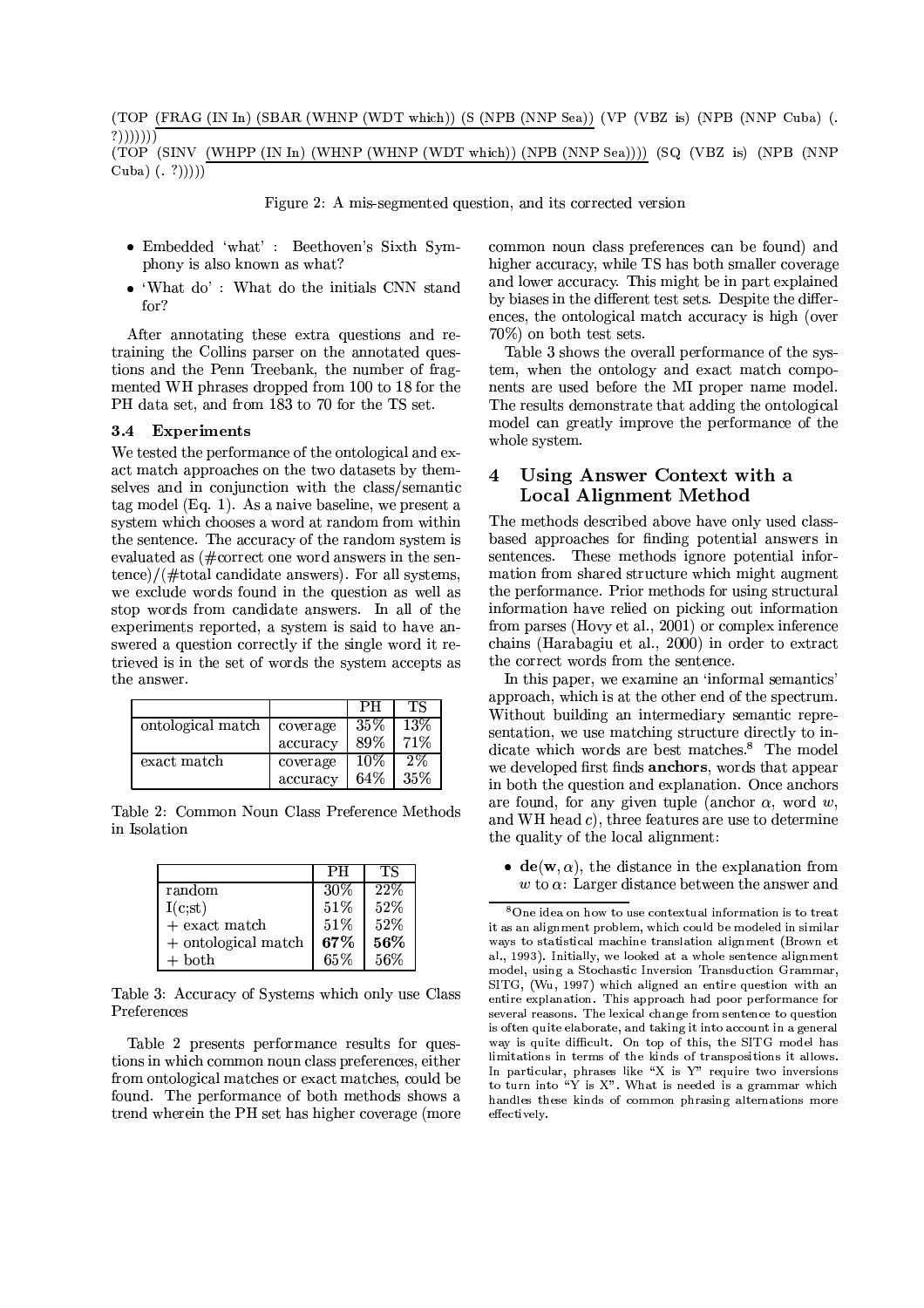|                                                                                                                                                                                                                                                                                                                                                 | $dq(WH, a) = 1$<br>$dq(WH,e) = 0$                                            |
|-------------------------------------------------------------------------------------------------------------------------------------------------------------------------------------------------------------------------------------------------------------------------------------------------------------------------------------------------|------------------------------------------------------------------------------|
| WH e f g<br>h<br>$\mathbf{i}$<br>Question :<br>$\mathbf b$<br>a                                                                                                                                                                                                                                                                                 | Question :<br>WH e<br>b<br>g<br>a<br>h                                       |
| $\mathbf f$<br>d<br>Explanation : a<br>q<br>m e x<br>$\mathbf{c}$                                                                                                                                                                                                                                                                               | Explanation : a c<br>d<br>$\mathbf{q}$<br>m e<br>X                           |
| $ =$ $=$ $\mathbb{E}$ $\mathbb{E}$ $\mathbb{E}$ $\mathbb{E}$ $\mathbb{E}$ $\mathbb{E}$ $\mathbb{E}$ $\mathbb{E}$ $\mathbb{E}$ $\mathbb{E}$ $\mathbb{E}$ $\mathbb{E}$ $\mathbb{E}$ $\mathbb{E}$ $\mathbb{E}$ $\mathbb{E}$ $\mathbb{E}$ $\mathbb{E}$ $\mathbb{E}$ $\mathbb{E}$ $\mathbb{E}$ $\mathbb{E}$ $\mathbb{E}$ $\$<br>de(c,e) = $3$<br>4.A | 4.B                                                                          |
| WH<br>Question :<br>b<br>g<br>e<br>h<br>a                                                                                                                                                                                                                                                                                                       | Question :<br>WH<br>b<br>a<br>g<br>e<br>h                                    |
| Explanation : a<br>the<br>d<br>$\mathbf{q}$<br>e<br>$\mathbf X$<br>$\mathbf c$                                                                                                                                                                                                                                                                  | Explanation : a<br>$\mathbf d$<br>$\mathbf c$<br>m<br>q<br>e<br>$\mathbf{X}$ |
| de(q,e) = $0$ <sup>2</sup><br>4.C                                                                                                                                                                                                                                                                                                               | $r(m, WH, e) = 0$<br>$r(x, WH, e) = 1$<br>4.D                                |

Figure 3: Features of the Local Alignment Model: (4.A)  $de(w, \alpha)$ , distance from the answer (boxed) to the anchor (4.B)  $dq(c, \alpha)$ , distance from the WH head to the anchor (4.C)  $de(X, \alpha)$  ignores determiners (4.D)  $r(w, c, \alpha)$ , whether the WH head and the answer are on the same side of the anchor

the anchor indicates a weaker relationship. Distance is measured as the number of intervening content words.

- $dq(c, \alpha)$ , the distance in the question from c to  $\alpha$ : The closer to the WH phrase an anchor is, the better it is for judging local alignment. Distance is measured as above.
- $\mathbf{r}(\mathbf{w}, \mathbf{c}, \alpha)$ , whether w and c are on the same side of  $\alpha$ : If they are on the same side, that suggests that the underlying semantic relationships in the two sentences are similar.

Figure 3 illustrates the features of this model.

In some cases, this local alignment method mimics what a more structured semantic representation would do, finding the head of the verb to which the answer is the object:



In other instances, the aligned word corresponds to a relevant word in the question:



The alignment model is a robust method of extracting semantic relationships from a sentence. A more structured representation, using the parse of the sentence for example, might be able to provide the same information. However, a more structured representation takes a performance penalty

commensurate with the performance of the parser, requires overhead to write rules to extract information from the parse, and necessitates a more complex mixture with a statistical class model. Nevertheless, future work might explore the use of higher-level structural information.

### **Creating a Unified Local Alignment**  $4.1$ Model

The prior sections have described a set of features  $(I(c; w), de(w, \alpha), dq(c, \alpha), r(w, c, \alpha))$  which might help distinguish correct answers. In order for them to be used effectively, they have to be combined. In order to do this, we first model each feature as  $P(a(\text{word}) | \text{feature})$ , where  $a(w)$  is a function which indicates whether  $w$  is in the short answer to the question. For example:

$$
P(a(w)|de(w, \alpha)) = \frac{c(a(w), de(w, \alpha))}{c(de(w, \alpha))}
$$

where  $c$  is the number of times that feature appeared for each explanation/question pair, using any possible anchor. With these probabilities estimated, we smooth the graph, and build a model from which we can then interpolate new values. We also enforce a decreasing monotonicity condition, such that  $P(a(w)|f_1) > P(a(w)|f_2)$  iff  $f_1$  $f_2$ . We do this for the two distance measures (distance of the WH phrase from the anchor, and distance of the answer candidate from the anchor) and for the class/semantic tag match statistic as well.  $P(a(w)|r(w, c, \alpha))$  can be calculated in a straightforward manner, and requires no smoothing (since it has only two binary values). The probability estimates derived from the two trivia databases are shown in Figure 4.

We use a mixture model to estimate the combined probability of a particular word being the answer. Formally, given an explanation  $e$ , and a question  $q$ with the WH head  $c$ , for any word  $w$  the model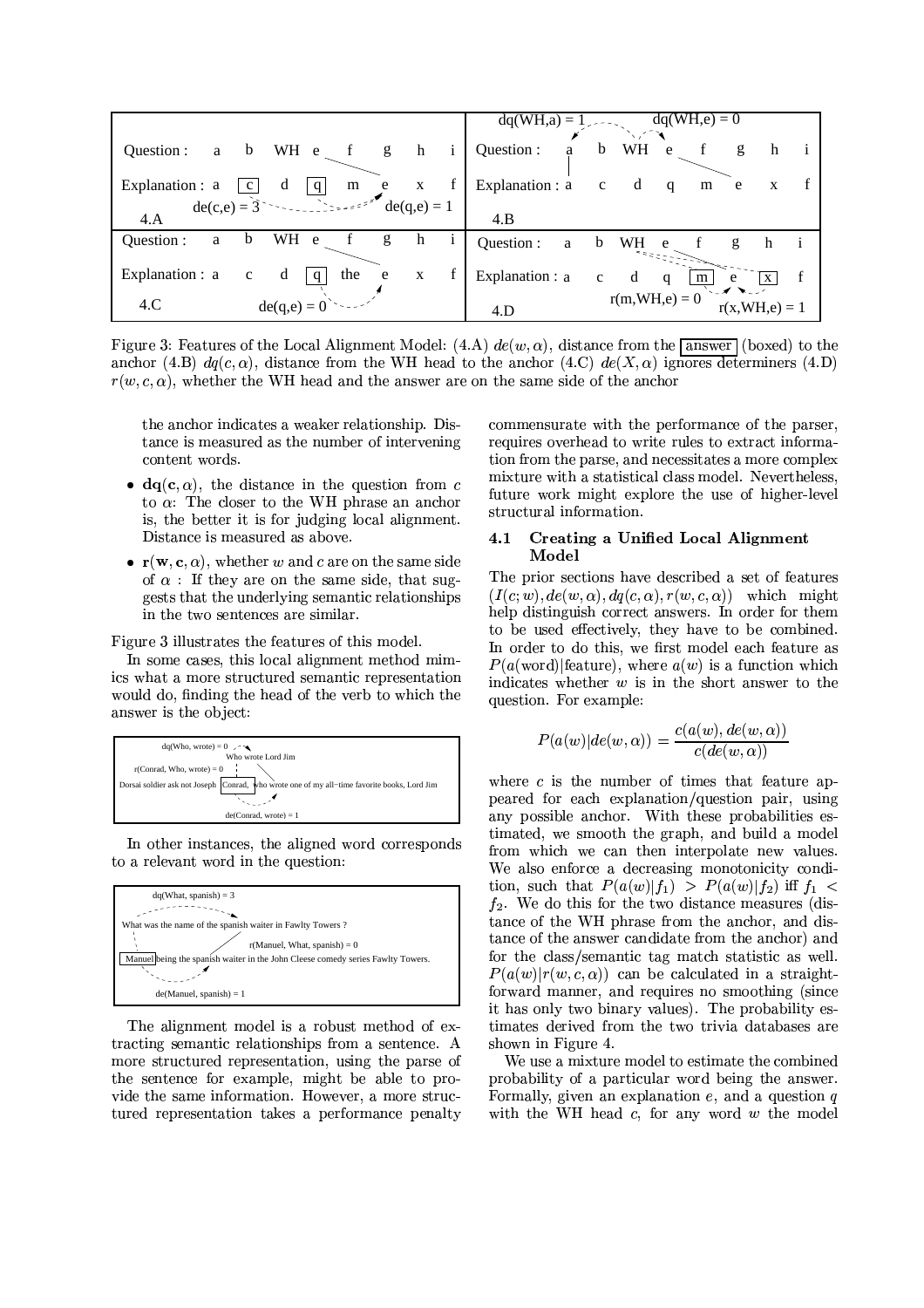

Figure 4: From left, estimation of:  $P(a(w) | I(c; w))$ ,  $P(a(w)|de(w, \alpha), P(a(w)|dq(c, \alpha))$ . TS in bold.

estimates its probability of being the answer as :

$$
\hat{P}(a(w)|c, q, e) = \max_{\alpha} P(a(w)|q, \alpha, e)
$$

$$
= \max_{\alpha} \left[ \lambda_1 P(a(w)|I(c; w)) + \lambda_2 P(a(w)|de(w, \alpha)) + \lambda_3 P(a(w)|dq(c, \alpha)) + \lambda_4 P(a(w)|r(c, w, \alpha)) \right]
$$

We use one trivia database to train the mixture parameters by exhaustively searching the space for the parameters which achieve the highest performance. We then take the optimal parameters and use them to test accuracy on the other trivia dataset.

## 4.2 Undoing WH Phrase Movement

Before attempting the local alignment, we preprocesses the questions to undo WH phrase movement. WH movement can be described through the following generative process: start with a sentence "Marc likes Spot.". Next the desired NP phrase answer is turned into a WH phrase ("Marc likes  $what?$ "). Finally, the missing WH phrase is moved to the beginning of the sentence ("What does Marc  $like?$ ") and a tensed verb is added. This syntactic movement has been extensively studied in the linguistics and parsing communities. For example, Collins (1999) describes a method for discovering the trace of the "original" WH phrase position.

Clearly, WH movement is problematic for a system which uses local alignment, since the relative distances and locations within the questions do not match what they would be within the explanation. In order to compensate for these changes, we explore a simple method for detecting and resolving common movement in questions. In particular, we use the following characteristics to detect when a WH move might have occurred :

1. Trailing prepositions:

What were George Washington's false teeth made of?

- 2. Certain 'do' constructions: What did the Taft-Hartley Act of 1947 attempt to regulate?
- 3. Initial prepositional phrases:

In what field of study would you find flying buttresses?

4. Simple Templates:

What was Gary Numan's first album on the Beggars Banquet label called?

5. Initial WH head adverbial phrases: How is Frederick Austerlitz better known?

Once a question has been detected as likely to have involved movement, the WH phrase is removed and placed at the end of the sentence. The end is not always the trace position, but in our test sets it was for an overwhelming number of questions. With our retrained WH segmenter and question parser (Section 3.3), this method for unfolding WH-movement improves overall system performance.

## 4.3 Experiments

To test the local alignment model, we took the two sets of 1,000 sentences used for the class preference experiments and the class-preference models initially trained. We selected one of the databases as training set and the other as test set. We estimated  $P(a(w) | f)$  for each of the features (the distance and MI features) on the training set, and optimized the mixture parameters on the training set. The optimal parameter values were:

|    |            | Λ2                   | A3              |                   |
|----|------------|----------------------|-----------------|-------------------|
|    | I(c;w)     | $de(w, \alpha)$      | $dq(c, \alpha)$ | $r(w, c, \alpha)$ |
| РH |            |                      | $0.75\,$        | $\rm 0.05$        |
|    | $\rm 0.15$ | $\scriptstyle{0.55}$ |                 |                   |

With the optimized weights and trained  $P(a(w) | f)$  models, we tested the models on the other database. The results shown in Table 4 demonstrate that the local alignment gives a consistent gain of 3-4% for each of the test sets.

| Test Corpus         | Class only | $Class + Context$ |
|---------------------|------------|-------------------|
| PH (c/st)           | 51%        | 55%               |
| $(c/st + ontology)$ |            | 70%               |
| TS (c/st)           | $52\%$     | $56\%$            |
| $(c/st + ontology)$ | 56%        | 59%               |

Table 4: Accuracy Improvement from Contextual (Local Alignment) Method

Figure 5 shows the precision/recall trade-off for the final model, using the final output mixture probability. The graphs illustrate that while there is a correlation between the estimated probability and the real probabilty of the answer being correct, there are still major deficiencies in the model. Perhaps part of the reason behind the disparity between the